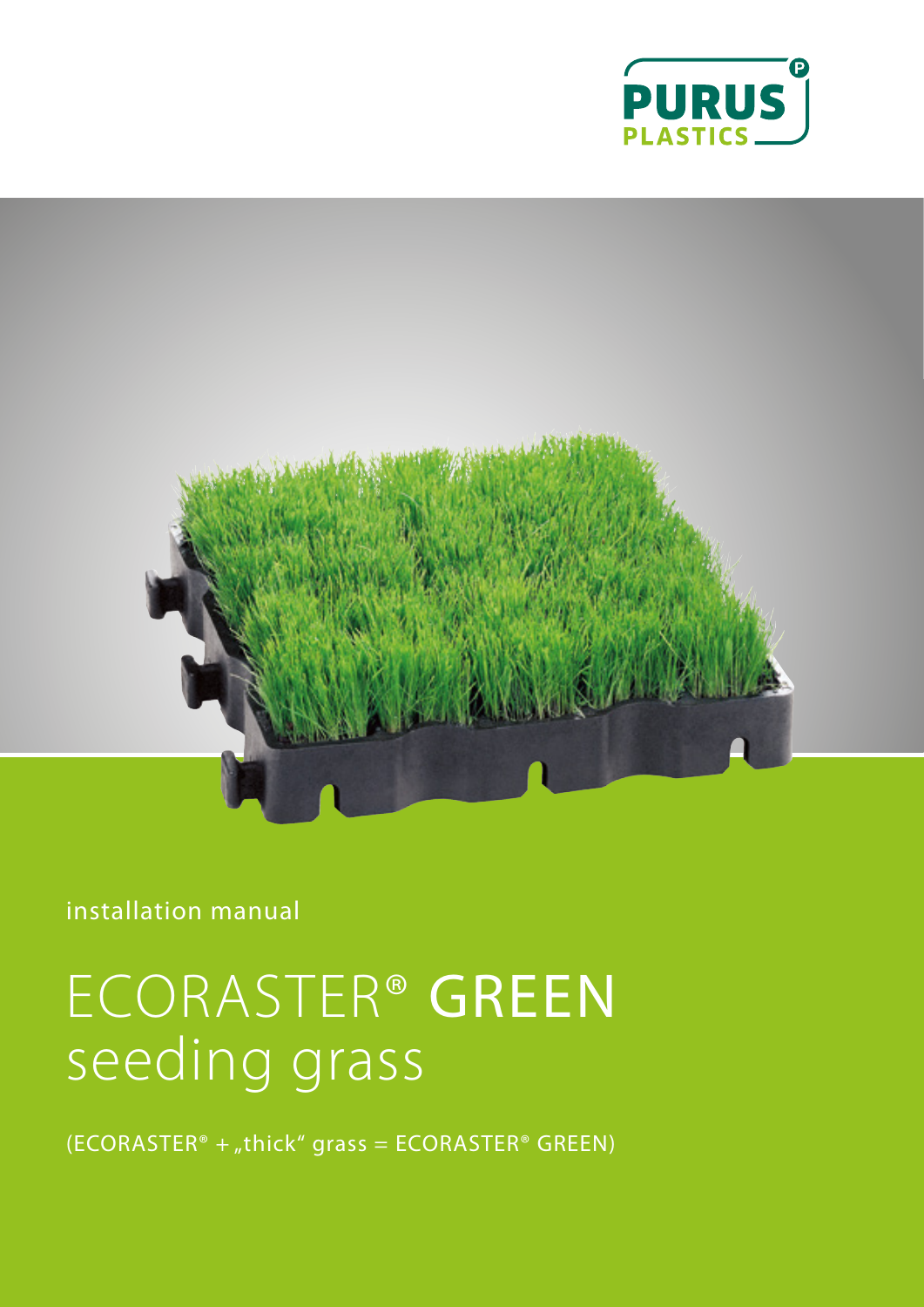### ECORASTER® GREEN

### Why ECORASTER®? Preparations

- $\mathcal{Q}$ Quick and easy to install (about 100 m<sup>2</sup> per person per hour) because it is lightweight (approx. 5 - 11 kg/m<sup>2</sup> depending on type)
- $\mathcal{Q}$ Low transport and handling costs
- $\mathcal Q$ High load capacity (up to 350 t/m<sup>2</sup>)
- $\mathcal{A}$ Safety locking system
- $\mathcal Q$ Surface reinforcement with natural drainage
- $\mathcal Q$ Extremely versatile thanks to additional components like slope angles, Curvepieces, parking space markers
- $\circledS$ Minimises maintenance
- $\mathcal{Q}$ Non-slip and crackproof
- $\varnothing$ Weatherproof and environmentally friendly
- $\varnothing$ Resistant to frost and UV radiation
- $\mathcal{Q}$ Easy to fit to borders or cut to shape

#### Determining how much sand, broken stone etc. you need

Before determining how much chippings / broken stone etc. you need, you should specify exactly the height of the surfaces. With larger surfaces you should work with a spirit level or laser.

Calculate how much you need to fill the grids as follows: 0.95 x area x grid height

If you do not build a base layer, surface drainage is not assured. Not only that, movement in the natural soil can cause unevenness. ECORASTER® considerably increases the load capacity of the surface, but it goes without saying that even ECORASTER® will be tested to its limits if the entire ground gives way extensively.

- 
- 
- 
- 
- 



| <b>ECORASTER® GREEN</b>                 |
|-----------------------------------------|
| ← Levelling layer                       |
| (eq FERTILIT®) $4 \text{ cm}$ [1.52 in] |

Fertile intermediate layer  $\blacksquare$  min 20 cm [7.87 in] fertile substructure

Drainage layer

- broken stone (eg  $30/60 40/80$ )  $10$  [3.39 in] to 40 cm [15.74 in] the hight is depending on local region
	-

Anti-contaminant geotextile

I Foundation-

### Example: car park

Install ECORASTER® GREEN

#### Levelling layer

Apply a high mixture of quartz sand, humus and long-time fertilizer than compact it to 3 cm with a roll Irrigate compacted surface before installing Green®

#### Intermediate layer

Mixture from 30 – 35 % of humus and 65 – 70 % gravel (5/32 mm or similary) height approx. 20 cm

#### Drainage layer

Put on broken stone / gravel grain size 5/32 mm or 5/46 mm or 8/16 mm and compact

#### Natural soil

Create an approx.  $1 - 1.5$  % gradient in the ground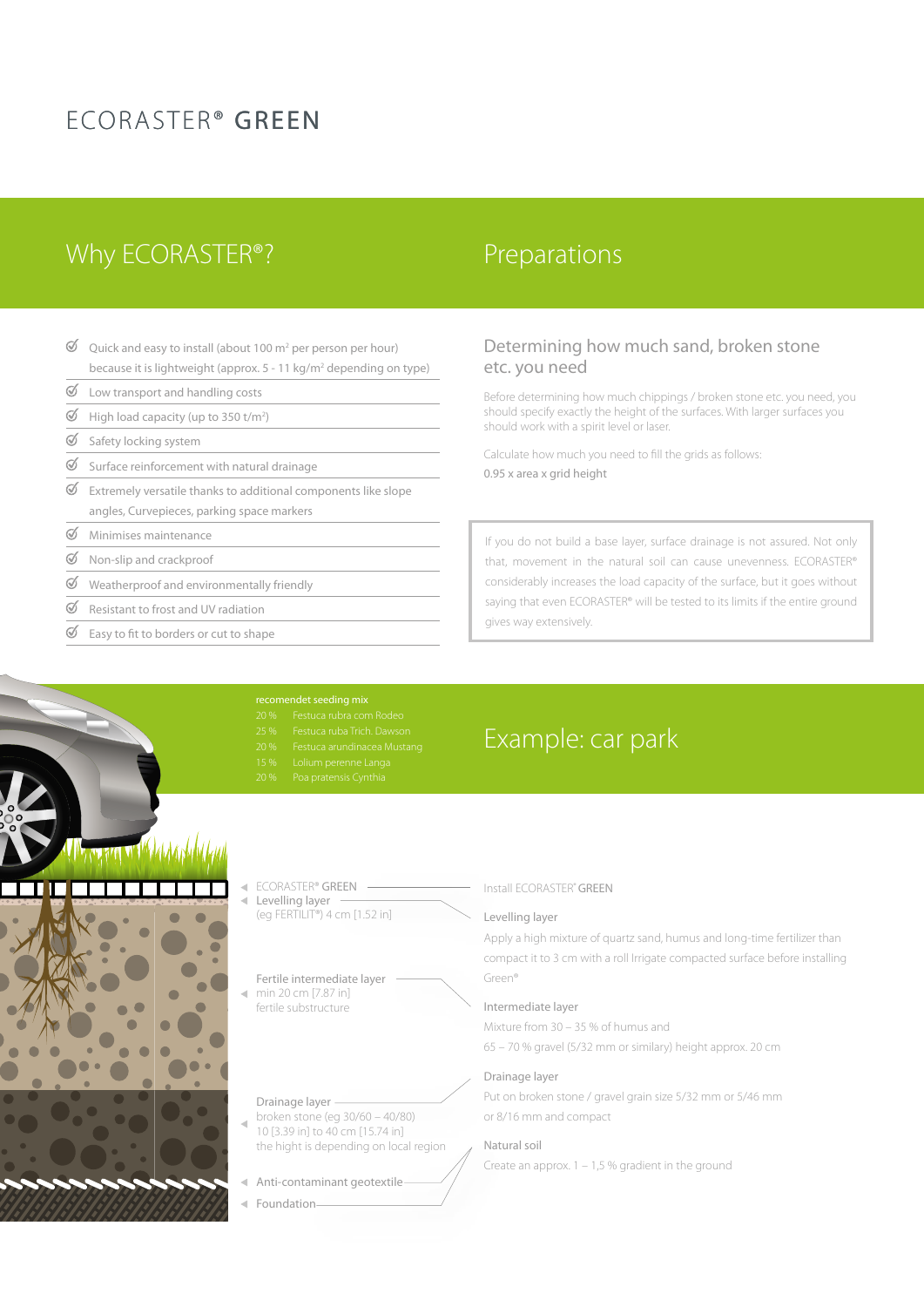# ECORASTER® GREEN

### Working with the preconnected grids



ECORASTER® is quick and easy to lay without machinery. The system is delivered in preconnected units of 12 sections and can be taken straight off the pallet and laid in one go.



#### Installing

To lay the grids, start in one corner of the area. The lugs of the first row must point in the direction you are working in. The subsequent rows are then pressed into the lugs of the laid surface. We recomend to use a plumb line when installing ECORASTER.

#### Disconnecting

The preconnected sheets can be taken apart if necessary. Lay the sheet you wish to take apart on another sheet and, using your foot, press the tiles you want to remove down and out of the safety locking system.

#### Fitting – cutting to size

For quick and clean tile cutting, the following tools have proved most effective in practice:

- Circular saw
- Flex (cutting disk)
- Compass saw



If there should be some kerbstones, make sure to leave a gap of min. 5 cm.\*





The ECORASTER System should be installed plain to surrounding edges.\*



To avoid surface distortion at the edges caused by the shear forces of cars, the ECORA-STER System can be fixed with ground anchors at the rear end of the parking area.\*



As an alternative to earthnails you may also just press down the rear part of the ECORASTER.\*

\* Direction of travel from left to right